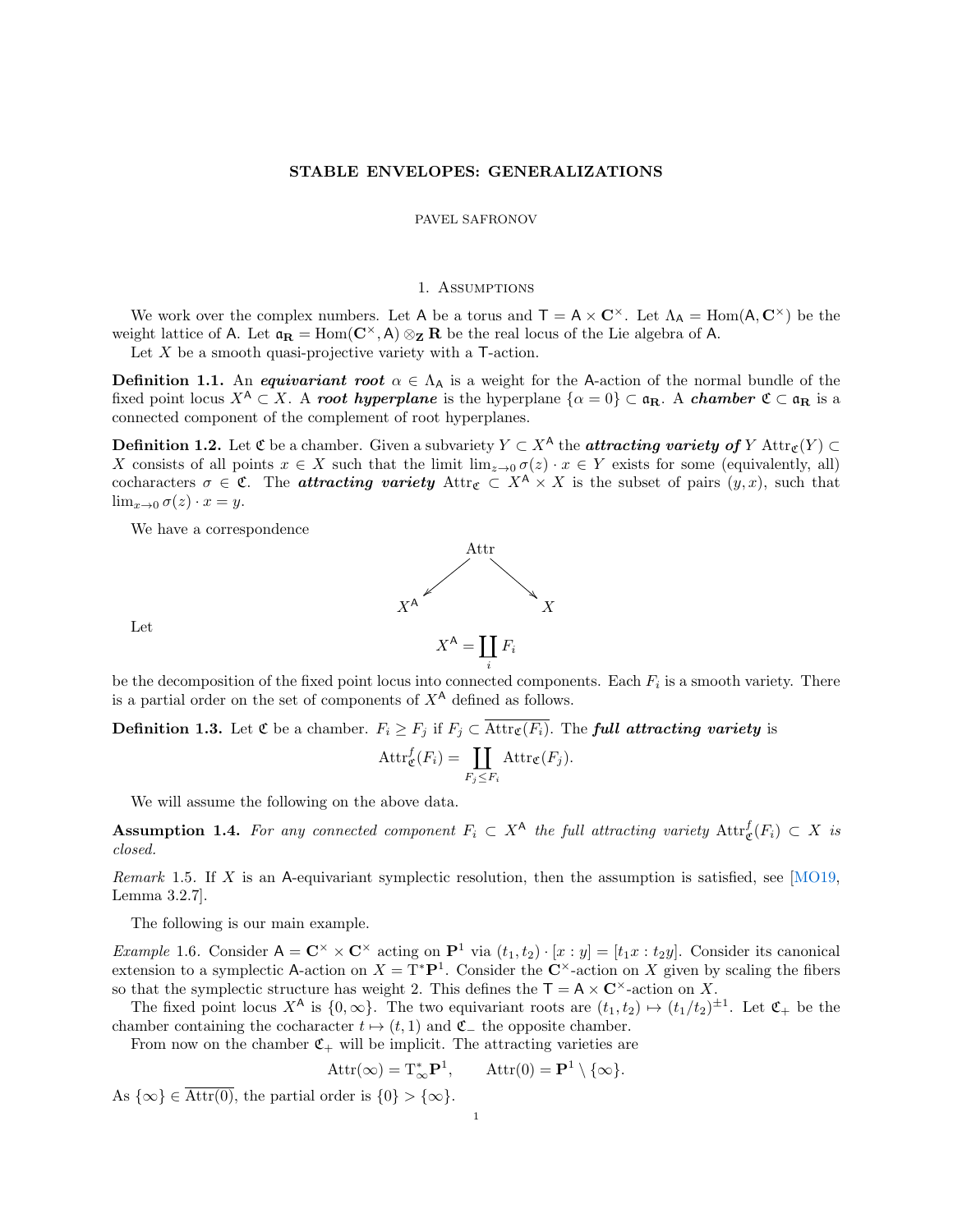#### 2. Cohomological stable envelopes

Fix the data  $(T, X, \mathfrak{C})$  as before. The (cohomological) stable envelope will be a certain map

$$
\text{Stab} \colon \mathrm{H}^\bullet_\mathsf{T}(X^\mathsf{A}) \longrightarrow \mathrm{H}^\bullet_\mathsf{T}(X)
$$

of  $H^{\bullet}_{\mathsf{T}}(\text{pt})$ -modules. To define it, we need extra data. For an A-equivariant vector bundle  $V \to X$  we denote by  $e^{\mathsf{A}}(V) \in \text{H}_{\mathsf{A}}^{2 \dim(V)}$  $\mathcal{L}_{\mathsf{A}}^{\dim(V)}(X)$  the equivariant Euler class (equal to the equivariant top Chern class of V).

For a connected component  $F_i \subset X^{\mathsf{A}}$  we have a decomposition

$$
\mathrm{T}_X|_{F_i} = \mathrm{T}_{F_i} \oplus \mathrm{N}_+ \oplus \mathrm{N}_-,
$$

where  $T_{F_i}$  is fixed by A, N<sub>+</sub> has positive and N<sub>-</sub> has negative A-weights (with respect to the chamber  $\mathfrak{C}$ ).

To define stable bases, one has to fix some signs. It is useful to assume one has a polarization of X. In the following we consider T-equivariant K-theory of X and denote  $K_{\mathbf{C}^{\times}}(\text{pt}) = \mathbf{C}[q^{1/2}, q^{-1/2}]$ .

**Definition 2.1.** A *polarization* of X is a choice of a virtual bundle  $T_X^{1/2} \in K_T(X)$  with an equality  $T_X^{1/2} + q^{-1} (T_X^{1/2})^* = T_X$  in  $K_T(X)$ .

**Proposition 2.2.** Suppose X is a symplectic variety with a T-action so that  $C^{\times} \subset T$  scales the symplectic structure with weight 2. If  $T_X^{1/2}$  is a Lagrangian subbundle in  $T_X$ , then it defines a polarization of X.

Proof. We have an exact sequence of T-equivariant vector bundles

$$
0 \longrightarrow T_X^{1/2} \longrightarrow T_X \longrightarrow q^{-1}(T_X^{1/2})^* \longrightarrow 0,
$$

where we have used that the symplectic structure has weight 2 to identify  $q(T_X/T_X^{1/2}) \cong (T_X^{1/2})^*$ . In K-theory this gives the equality

$$
T_X = T_X^{1/2} + q^{-1} (T_X^{1/2})^* \in K_T(X).
$$

<span id="page-1-0"></span>Example 2.3. Suppose  $Y$  is a smooth variety with an A-action and consider the induced symplectic A-action on  $X = T^*Y$ . Extend it to a T-action so that  $C^{\times} \subset T$  acts on fibers with weight 2. Then the vertical tangent bundle of  $X \to Y$  defines a Lagrangian subbundle and hence a polarization.

Given a polarization of X, we get a polarization of each component  $F_i \subset X^{\mathsf{A}}$ , i.e. we have a splitting

$$
N_{F_i} = N^{1/2} + q^{-1} (N^{1/2})^* \in K_T(F_i).
$$

An element of  $H_{\mathsf{A}}^{\bullet}(\mathrm{pt}) \cong \mathbb{C}[\mathfrak{a}]$  is a polynomial and we denote by  $\deg_{\mathsf{A}}$  its degree. Since A acts trivially on  $X^{\mathsf{A}}$  we have

$$
\mathrm{H}^\bullet_T(X^\mathsf{A}) \cong \mathrm{H}^\bullet_{\mathbf{C}^\times}(X^\mathsf{A}) \otimes \mathbf{C}[\mathfrak{a}]
$$

and so the degree  $\deg_A$  of elements of  $H^{\bullet}_{\mathsf{T}}(X^{\mathsf{A}})$  is also well-defined.

Example 2.4. Consider the A-equivariant Euler class  $e^{A}(N_{-})$  of the negative normal bundle N<sub>-</sub> to  $F_i$ . We have

$$
\deg_{\mathsf{A}} e^{\mathsf{A}}(N_{-}) = \dim N_{-} = \mathrm{codim} F_{i}/2.
$$

**Theorem 2.5.** Assume that  $\dim(X^{\mathsf{A}}) = 0$  for simplicity. There is a unique map

$$
\text{Stab} \colon \mathrm{H}^\bullet_\mathsf{T}(X^\mathsf{A}) \longrightarrow \mathrm{H}^\bullet_\mathsf{T}(X)
$$

of  $H^{\bullet}_{\mathsf{T}}(\text{pt})$ -modules, such that for any component  $F_i \subset X^{\mathsf{A}}$  the stable envelope  $\text{Stab}(i) = \text{Stab}(1_{F_i})$  satisfies

- (1)  $\text{supp Stab}(i) \subset \text{Attr}^f(F_i)$ ,
- (2) Stab $(i)|_{F_i} = (-1)^{\dim N_i^{1/2}} e^{\mathsf{T}}(N_-) \cdot \gamma,$
- (3)  $\deg_A(\text{Stab}(i)|_{F_j}) < \text{codim} F_j/2 = \deg_A(\text{Stab}(j)|_{F_j})$  for any  $F_j < F_i$ .

Uniqueness is shown in [\[MO19,](#page-9-0) Theorem 3.3.4] and existence (under the more general assumptions stated here) is shown in [\[Oko21\]](#page-9-1).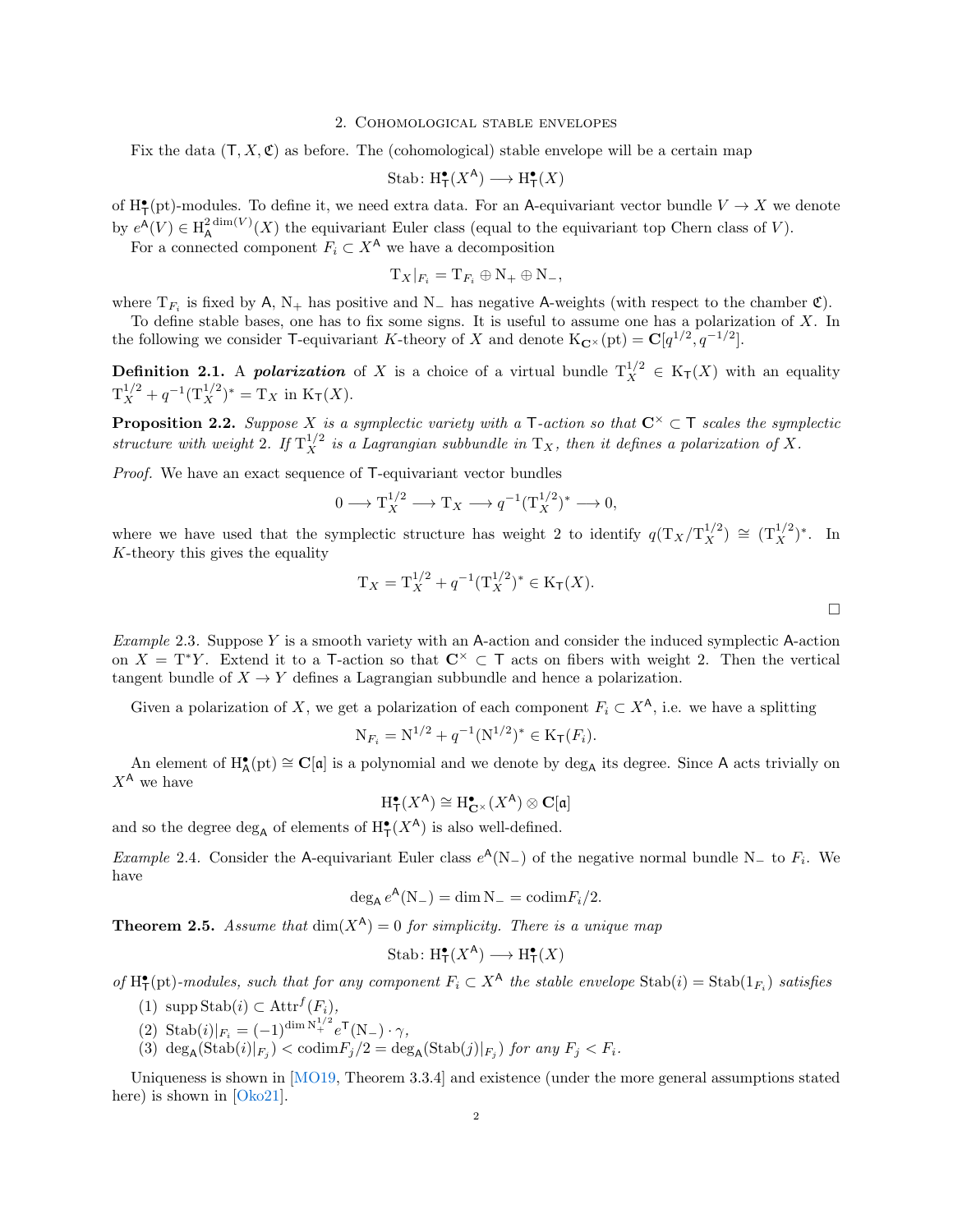*Example* 2.6. Consider  $X = T^*P^1$  and the T-action on X from example [1.6.](#page-0-0) Fix the chamber  $\mathfrak{C}_+$  and the polarization from example [2.3.](#page-1-0)

We claim that

$$
\mathrm{Stab}(0) = [\mathbf{P}^1] + [\mathrm{T}_{\infty}^* \mathbf{P}^1], \qquad \mathrm{Stab}(\infty) = -[\mathrm{T}_{\infty}^* \mathbf{P}^1]
$$

satisfy the axioms.

Indeed, the support axiom is obvious. Next, identify

$$
H^{\bullet}_{\mathsf{T}}(\text{pt}) = \mathbf{C}[u_1, u_2, \hbar].
$$

Then

$$
[\mathbf{P}^{1}]|_{0} = u_{2} - u_{1} - \hbar
$$

$$
[\mathbf{P}^{1}]|_{\infty} = u_{1} - u_{2} - \hbar
$$

$$
[\mathbf{T}_{\infty}^{*} \mathbf{P}^{1}]|_{0} = 0
$$

$$
[\mathbf{T}_{\infty}^{*} \mathbf{P}^{1}]|_{\infty} = u_{2} - u_{1},
$$

which can be computed from the excess intersection formula. E.g.  $[\mathbf{P}^1]|_0 = e^{\mathsf{T}}(\mathrm{T}_0^*\mathbf{P}^1)$  and  $[\mathrm{T}_\infty^*\mathbf{P}^1]|_\infty =$  $e^{\mathsf{T}}(\mathrm{T}_{\infty} \mathbf{P}^1).$ 

We have

$$
e^{\mathsf{T}}(N_{-}) = u_2 - u_1 - \hbar, \qquad N_{+}^{1/2} = 0
$$

at  $\{0\}$  and

$$
e^{\mathsf{T}}(N_{-}) = u_2 - u_1, \qquad N_{+}^{1/2} = T_{\infty}^{*} \mathbf{P}^{1}
$$

at  $\{\infty\}$  which proves the second axiom. Finally, we have

 $Stab(0)|_{\infty} = u_1 - u_2 - \hbar + u_2 - u_1 = -\hbar$ 

which has A-degree  $0 < (\text{codim}\{0\})/2 = 1$ , which verifies the last axiom.

The pullback along the zero section induces an isomorphism

$$
\mathrm{H}^{\bullet}_{\mathsf{T}}(\mathrm{T}^*\mathbf{P}^1) \cong \mathbf{C}[x, u_1, u_2, \hbar]/(x+u_1)(x+u_2).
$$

The restriction to 0 is  $x \mapsto -u_2$  and the restriction to  $\infty$  is  $x \mapsto -u_1$ . Under this isomorphism  $[T^*_{\infty} \mathbf{P}^1]$  goes to  $x + u_2$  and the stable envelopes are

$$
Stab(0) = -u_1 - x - \hbar, \qquad Stab(\infty) = -u_2 - x.
$$

## 3. General stable envelopes

For a smooth complex variety  $X$  with an action of a torus  $T$  we can consider the following generalized cohomology theories:

- Equivariant cohomology  $H^{\bullet}_{\mathsf{T}}(X)$ .
- Equivariant K-theory  $K_T(X)$ .
- Equivariant elliptic cohomology  $Ell_{T}(X)$  which depends on an elliptic curve E.

Correspondingly, there are stable envelope constructions in all of these three settings: the  $K$ -theoretic stable envelopes are defined in [\[Oko17\]](#page-9-2) and the elliptic stable envelopes are defined in [\[AO21\]](#page-8-0).

In the case of Nakajima quiver varieties the stable envelopes allow one to construct R-matrices for the following quantum groups:

- Yangian  $Y(\mathfrak{g})$  from cohomological stable envelopes.
- Quantum affine algebra  $U_q(\hat{\mathfrak{g}})$  from K-theoretic stable envelopes.
- Elliptic quantum groups  $E_{\tau,\eta}(\mathfrak{g})$  from elliptic stable envelopes.

These also admit categorifications. Namely, equivariant K-theory  $K_T(X)$  can be *categorified* to the equivariant derived category  $D^{\text{b}}\text{Coh}_{\text{T}}(X)$ . Correspondingly, there are expected to be stable envelopes in this setting which would be functors

$$
D^{\mathrm{b}}\mathrm{Coh}_{\mathsf{T}}(X^{\mathsf{A}}) \longrightarrow D^{\mathrm{b}}\mathrm{Coh}_{\mathsf{T}}(X).
$$

This is currently a work in progress by Halpern-Leistner, Maulik and Okounkov.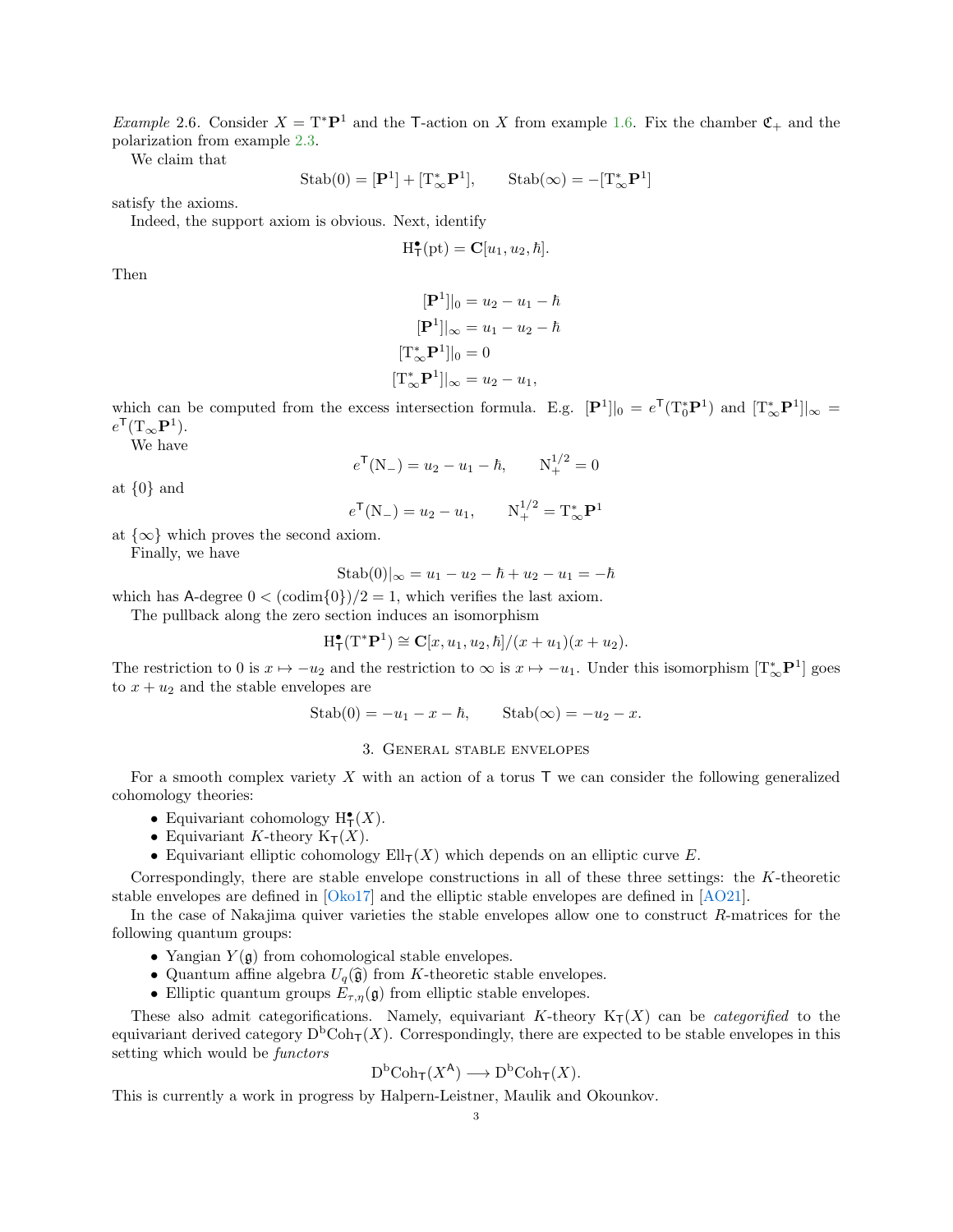The elliptic cohomology of X over the Tate elliptic curve  $E = \mathbb{C}^{\times}/q^{\mathbb{Z}}$  defined over  $\mathbb{C}(\lbrace q \rbrace)$  is closely related to the "Tate K-theory" [\[KM07\]](#page-9-3) which is the  $\mathbb{C}^{\times}$ -equivariant K-theory of the algebraic loop space  $LX = \text{Map}(\text{Spec } \mathbf{C}(\mathcal{U}), X)$ , where  $\mathbf{C}^{\times}$  acts on  $LX$  by scaling t. More precisely, for the Tate elliptic curve we should have

$$
\mathrm{Ell}(X)\cong \mathrm{K}_{\mathbf{C}^{\times}}(X)\otimes_{\mathbf{Z}[q,q^{-1}]} \mathbf{C}(\!(q)\!).
$$

This again can be categorified. We refer to [\[MSY20\]](#page-9-4) for some developments in this direction.

### 4. K-theoretic stable envelopes

In this section we explain stable envelopes in the setting of equivariant K-theory  $K_T(X)$ . Let us recall some basic facts about (equivariant)  $K$ -theory:

• For a torus T we have

$$
K_{\mathsf{T}}(\mathrm{pt}) = \mathbf{Z}[\Lambda],
$$

the group algebra of the character lattice  $\Lambda = \text{Hom}(\mathsf{T}, \mathbb{C}^{\times}).$ 

- If X is a T-variety, then  $K_T(X)$  is a  $K_T(pt)$ -algebra.
- If E is a coherent sheaf over a smooth variety X, then it defines a class  $[E] \in K(X)$  and similarly for the equivariant version.
- If  $E$  is a vector bundle over  $X$ , then it has the Euler class

$$
e(E) = \sum_{i=0}^{\dim E} (-1)^i \left[ \bigwedge^i E^* \right].
$$

• For a T-equivariant morphism  $f: X \to Y$  of smooth varieties we have the pullback morphism

$$
f^* \colon \mathrm{K}_\mathsf{T}(Y) \longrightarrow \mathrm{K}_\mathsf{T}(X).
$$

If  $f$  is proper, then we also have the pushforward morphism

$$
f_*\colon \mathrm{K}_\mathsf{T}(X)\longrightarrow \mathrm{K}_\mathsf{T}(Y).
$$

• Suppose



is a Cartesian diagram of quasi-compact quasi-separated schemes, where  $i$  and  $i'$  are regular closed immersions, so that there is an exact sequence of vector bundles

$$
0 \longrightarrow N_{Y'/X'} \longrightarrow (f')^* N_{Y/X} \longrightarrow \Delta \longrightarrow 0.
$$

Then there is an excess intersection formula (see  $[Tho93, Théorème 3.1]$  $[Tho93, Théorème 3.1]$ )

$$
f^*i_*(-) = i'_*(e(\Delta) \cdot (f')^*(-))
$$

of maps  $K(Y) \to K(X')$ . An analogous formula holds in the equivariant context (see [\[Kha21,](#page-9-6) Corollary 0.2]).

• If  $p: V \to X$  is a vector bundle with  $i: X \to V$  the zero section, then  $i^*$  and  $p^*$  induce isomorphisms  $K(X) \cong K(V)$ .

An analogous formula holds in the equivariant context.

Example 4.1. If  $i: Y \hookrightarrow X$  is a regular closed immersion, then the excess intersection formula gives  $i^*i_*(-)$  $e(N_{Y/X}) \cdot (-).$ 

Remark 4.2. If  $E$  is a vector bundle of rank r over  $X$ , then

$$
ch(\wedge^{\bullet} E^*) = c_r(E).
$$

In particular, the K-theoretic Euler class goes to the cohomological Euler class under the Chern character.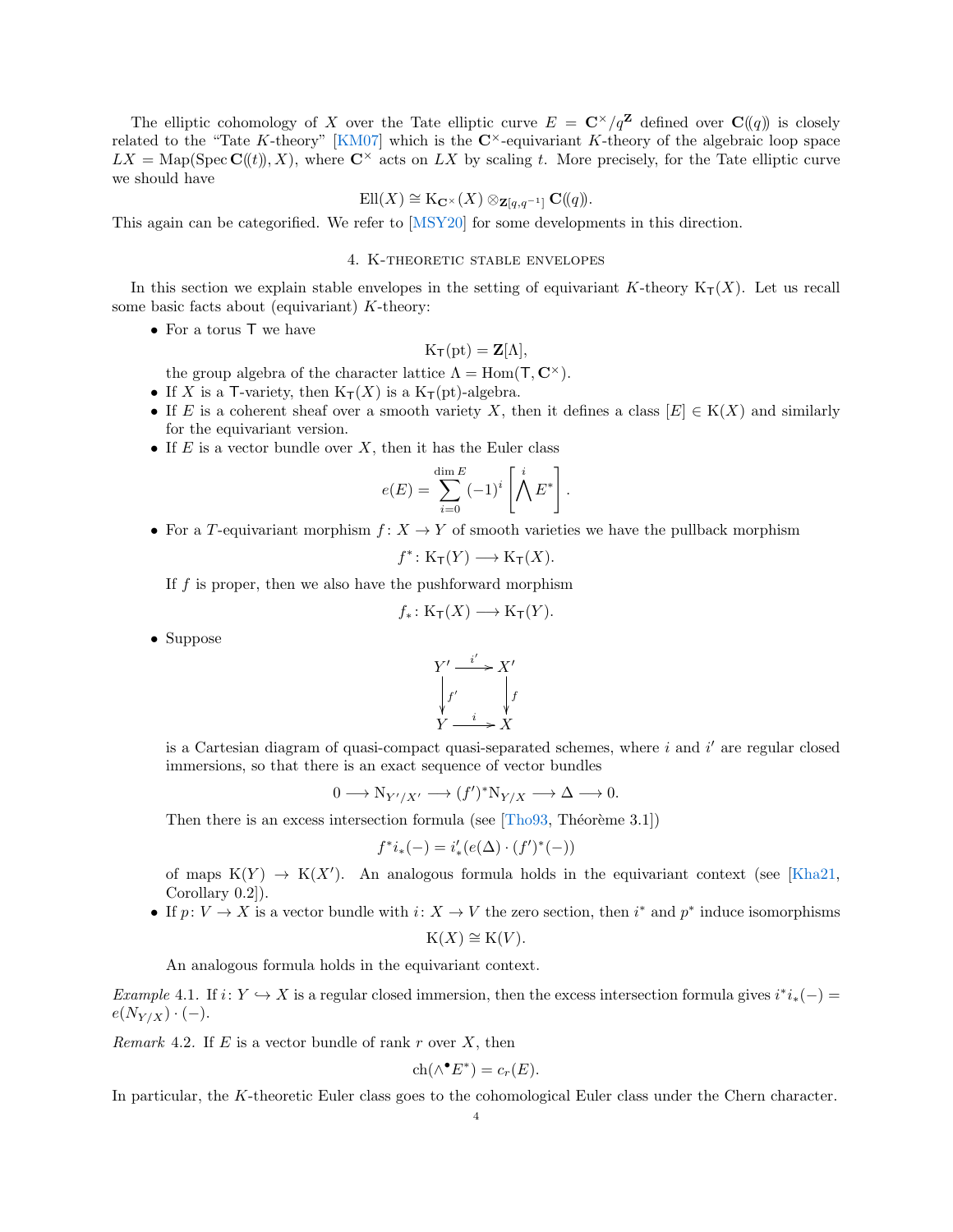We continue with the previous assumptions on  $X$ . In particular, we assume that it comes with a polarization  $T_X^{1/2} \in K_T(X)$ . Given a component  $F_i \subset X^{\mathsf{A}}$  recall that the polarization gives elements  $N^{1/2} \in K_T(F_i)$ such that

$$
N_{F_i} = N^{1/2} + q^{-1} (N^{1/2})^*.
$$

Further splitting these into positive and negative A-weights (with respect to  $\mathfrak{C}$ ) we get an equality

$$
N_{-} = N_{-}^{1/2} + q^{-1} (N_{+}^{1/2})^*
$$

and similarly for positive weights. In particular,

$$
N_- - N^{1/2} = q^{-1} (N_+^{1/2})^* - N_+^{1/2}.
$$

Its determinant is

$$
\frac{\det N_{-}}{\det N^{1/2}} = q^{-\dim N_{+}^{1/2}} \left( \det N_{+}^{1/2} \right)^{\otimes (-2)}
$$

.

In particular, it has a canonical square root (recall that  $q^{1/2} \in K_T(X)$ )

$$
\left(\frac{\det N_-}{\det N^{1/2}}\right)^{1/2} = q^{-\dim N_+^{1/2}/2} (\det N_+^{1/2})^{-1}.
$$

To define K-theoretic stable envelopes we also have to choose a **slope** parameter

$$
\mathcal{L} \in \mathrm{Pic}(X) \otimes_{\mathbf{Z}} \mathbf{R}.
$$

Just like in the case of equivariant parameters, there are **Kähler roots** which define walls (*affine* hyperplanes) in Pic(X) ⊗z R. We say a slope  $\mathcal{L} \in \text{Pic}(X) \otimes_{\mathbf{Z}} \mathbf{R}$  is generic if it does not lie on a wall. Note that we may choose a lift of the slope to a class in Pic<sub>A</sub>(X) ⊗<sub>z</sub> R; the choice of a lift will not matter.

**Theorem 4.3.** Assume that  $dim(X^A) = 0$  for simplicity. For a generic slope L there is a unique map

$$
Stab: K_{\mathsf{T}}(X^{\mathsf{A}}) \longrightarrow K_{\mathsf{T}}(X)
$$

of  $K_{\mathsf{T}}(\text{pt})$ -modules, such that for any component  $F_i \subset X^{\mathsf{A}}$  the stable envelope  $\text{Stab}(i) = \text{Stab}(1_{F_i})$  satisfies

- (1)  $\text{supp Stab}(i) \subset \text{Attr}^f(F_i)$ ,
- (2) Stab $(i)|_{F_i} = (-1)^{\dim N_i^{1/2}} \left( \frac{\det N_i}{\det N^{1/2}} \right)$  $\big)^{1/2} e^{\mathsf{T}}(N_{-}),$
- $\det N^{1/2}|_{F_i}$ (3)  $\deg_A(\text{Stab}(i)|_{F_j}) \subset \deg_A(\text{Stab}(j)|_{F_j}) + \mathcal{L}|_{F_j} - \mathcal{L}|_{F_i}$  for any  $F_j < F_i$ .

Remark 4.4. Call the complement of the walls in  $Pic(X) \otimes_{\mathbf{Z}} \mathbf{R}$  an **alcove**. For any two slopes lying in the same alcove the K-theoretic stable envelopes are the same.

Remark 4.5. Stable envelopes also exist for non-generic slopes. But if a slope lies on a wall, uniqueness fails: the stable envelopes for the adjacent alcoves satisfy the axioms.

<span id="page-4-0"></span>*Example* 4.6. Consider  $X = T^*P^1$  and the T-action on X from example [1.6.](#page-0-0) Fix the chamber  $\mathfrak{C}_+$  and the polarization from example [2.3.](#page-1-0) We have Pic(X) = Z generated by  $\mathcal{O}_{\mathbf{P}^1}(1)$ . Consider the slope  $\mathcal{L} = \mathcal{O}(-\epsilon) \in$  $Pic(X) \otimes_{\mathbf{Z}} \mathbf{R}$  for  $0 < \epsilon < 1$ . Let

$$
K_{\mathsf{T}}(pt) = \mathbf{Z}[u_1^{\pm 1}, u_2^{\pm 1}, q^{\pm 1/2}].
$$

We claim that

Stab(0) = 
$$
[\mathcal{O}_{\mathbf{P}^1}] + qu_2 u_1^{-1} [\mathcal{O}_{T_{\infty}^* \mathbf{P}^1}],
$$
 Stab( $\infty$ ) =  $-q^{1/2} u_2 u_1^{-1} [\mathcal{O}_{T_{\infty}^* \mathbf{P}^1}].$ 

The support axiom is obvious. By the excess intersection formula

$$
[0_{\mathbf{P}1}]|_{0} = 1 - u_{1}u_{2}^{-1}q
$$

$$
[0_{\mathbf{P}1}]|_{\infty} = 1 - u_{2}u_{1}^{-1}q
$$

$$
[0_{\mathbf{T}_{\infty}^{*}\mathbf{P}1}]|_{0} = 0
$$

$$
[0_{\mathbf{T}_{\infty}^{*}\mathbf{P}1}]|_{\infty} = 1 - u_{1}u_{2}^{-1}
$$

At  $\{0\}$  we have  $N_+^{1/2} = 0$ , so the normalization axiom is

Stab(0)|<sup>0</sup> = 1 − qu1u −1 2 5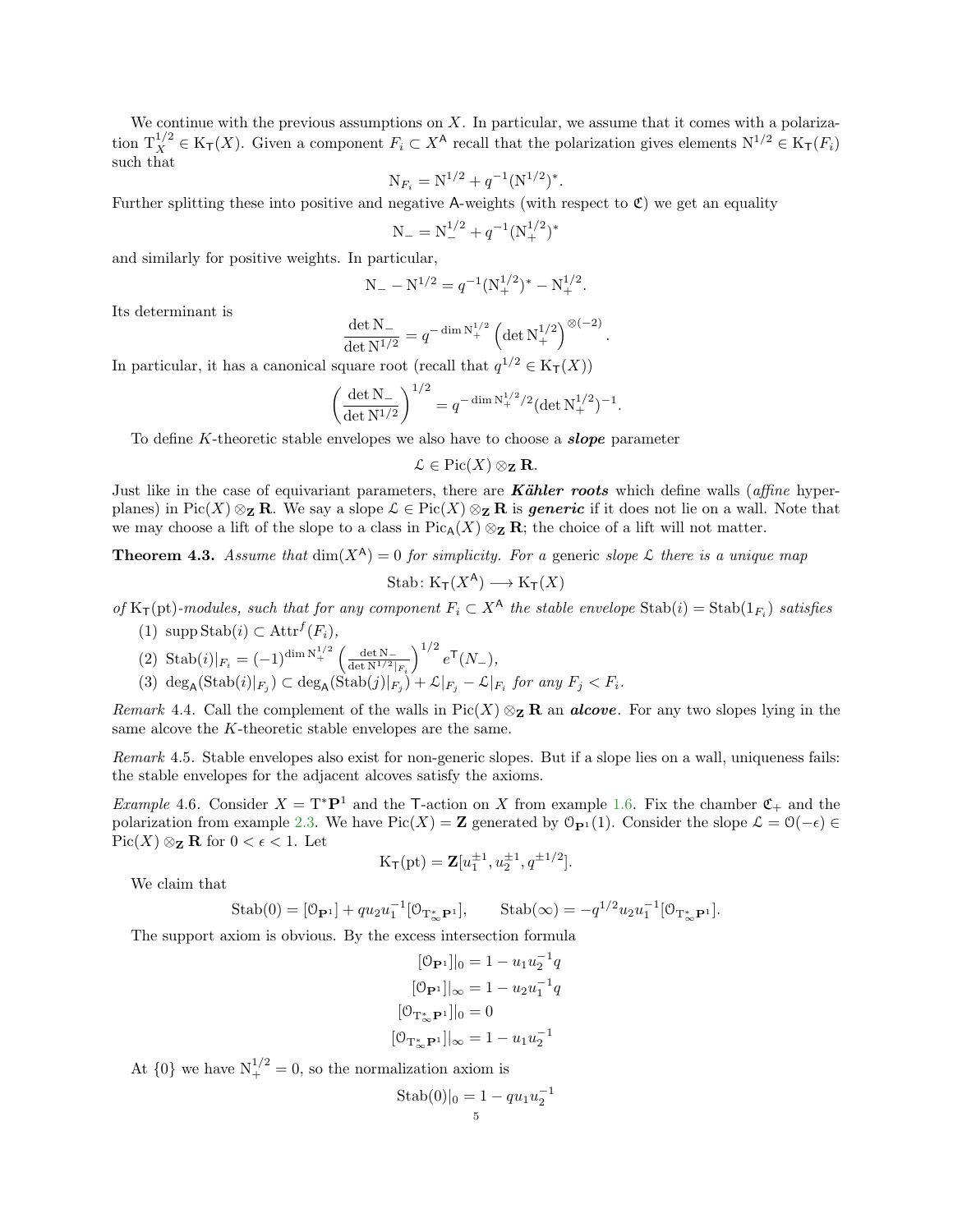which is obviously satisfied. At  $\{\infty\}$  we have  $N_{+}^{1/2} = T_{\infty}^{*} \mathbf{P}^{1}$  which has class  $u_1 u_2^{-1} q^{-1}$  in K-theory, so the normalization axiom is

$$
Stab(\infty)|_{\infty} = \frac{-q^{-1/2}}{u_1 u_2^{-1} q^{-1}} (1 - u_1 u_2^{-1})
$$

which is again satisfied.

Finally, we have to check the degree axiom for  $\infty < 0$ . Since all expressions involve  $a = u_2 u_1^{-1}$ , it will be convenient to consider the degree with respect to this variable. We have deg(Stab( $\infty$ )| $\in$  [0, 1]. Similarly, since

$$
Stab(0)|_{\infty} = 1 - q
$$

we have  $\deg_{A}(\text{Stab}(0)_{\infty}) = [0, 0].$ 

 $\mathcal{O}_{\mathbf{P}^1}(2) = \mathcal{T}_{\mathbf{P}^1}$  lifts to an A-equivariant line bundle with  $\mathcal{O}_{\mathbf{P}^1}(2)|_{\infty}$  having class  $u_2u_1^{-1}$  and  $\mathcal{O}_{\mathbf{P}^1}(2)|_0$  having class  $u_1 u_2^{-1}$  in equivariant K-theory. Therefore, the degree axiom is that  $\deg(\text{Stab}(0)|_{\infty}) = [0, 0]$  is contained in  $[0, 1] - \epsilon = [-\epsilon, 1 - \epsilon]$ . So, it is also satisfied.

The pullback along the zero section induces an isomorphism

$$
K_{\mathsf{T}}(\mathrm{T}^*\mathbf{P}^1) \cong \mathbf{Z}[x^{\pm 1}, u_1^{\pm 1}, u_2^{\pm 1}, q^{\pm 1/2}]/(1 - xu_1)(1 - xu_2).
$$

The restriction to 0 is  $x \mapsto u_1^{-1}$  and the restriction to  $\infty$  is  $x \mapsto u_1^{-1}$ . Under this isomorphism  $[0_{T^*_{\infty}P^1}]$  goes to  $1 - x^{-1}u_2^{-1}$  and the stable envelopes are

Stab(0) = 
$$
1 - u_1 u_2 x^2 q + q u_2 u_1^{-1} (1 - x^{-1} u_2^{-1}),
$$
 Stab( $\infty$ ) =  $-q^{1/2} u_2 u_1^{-1} (1 - x^{-1} u_2^{-1}).$ 

*Example 4.7.* Consider the previous example with the trivial slope  $\mathcal{L} = \mathcal{O}_{\mathbf{P}^1}$ . Then

Stab(0) = 
$$
[\mathcal{O}_{\mathbf{P}^1}] + u_2 u_1^{-1} [\mathcal{O}_{T^*_{\infty} \mathbf{P}^1}],
$$
 Stab( $\infty$ ) =  $-q^{1/2} u_2 u_1^{-1} [\mathcal{O}_{T^*_{\infty} \mathbf{P}^1}].$ 

also satisfies the stable envelope axioms. To see that it is different from the previous expression observe that

$$
Stab(0)|_{\infty} = u_2 u_1^{-1} (1 - q).
$$

Thus, for the trivial slope the uniqueness of stable envelopes fails. As explained before, it is the stable envelope for the slope  $\mathcal{L} = \mathcal{O}_{\mathbf{P}^1}(\epsilon)$  for  $0 < \epsilon < 1$ .

### 5. K-theoretic stable envelopes for cotangent bundles of flag varieties

Let G be a connected simply-connected semisimple complex algebraic group,  $B \subset G$  a Borel subgroup and  $B = G/B$  the flag variety. In this section we will consider  $X = T^*B$  with its  $G \times \mathbb{C}^{\times}$ -action, where G acts on B in the obvious way and  $\mathbb{C}^{\times}$  scales the fibers with weight 2. We let  $A \subset G$  be the maximal torus. Let W be the Weyl group,  $\Lambda = \text{Hom}(\mathsf{A}, \mathbb{C}^\times)$  the weight lattice. For  $s, t \in W$  denote by  $n_{s,t}$  the order of  $st \in W$ .

Let  $\mathcal{N} \subset \mathfrak{g}^*$  be the nilpotent cone with  $T^*\mathcal{B} \to \mathcal{N}$  the moment map for the G-action and  $St = T^*\mathcal{B} \times_{\mathcal{N}} T^*\mathcal{B}$ the Steinberg variety. Recall the affine Hecke algebra.

**Definition 5.1.** The *affine Hecke algebra* H is the  $\mathbb{Z}[q^{1/2}, q^{-1/2}]$ -algebra with generators  $T_s$  (for s a simple reflection) and  $\theta_x$  (for  $x \in \Lambda$  a character) with the relations

$$
\underbrace{T_s T_t \dots}_{n_{st}} = \underbrace{T_t T_s \dots}_{n_{st}}
$$
\n
$$
\theta_x \theta_y = \theta_{x+y}
$$
\n
$$
T_s \theta_x = \theta_x T_s, \qquad s(x) = x
$$
\n
$$
\theta_x = T_{s_\alpha} \theta_{x-\alpha} T_{s_\alpha}
$$
\n
$$
(T_s + q^{-1/2})(T_s - q^{1/2}) = 0.
$$

For  $w \in W$  we denote by  $T_w \in \mathbf{H}$  the element obtained by writing a reduced expression of w. There is a natural algebra structure on  $K_{G\times\mathbf{C}^{\times}}(St)$  given by convolution. Moreover, there is a natural  $K_{G\times\mathbf{C}^{\times}}(St)$ module structure on  $K_T(T^*\mathcal{B})$ .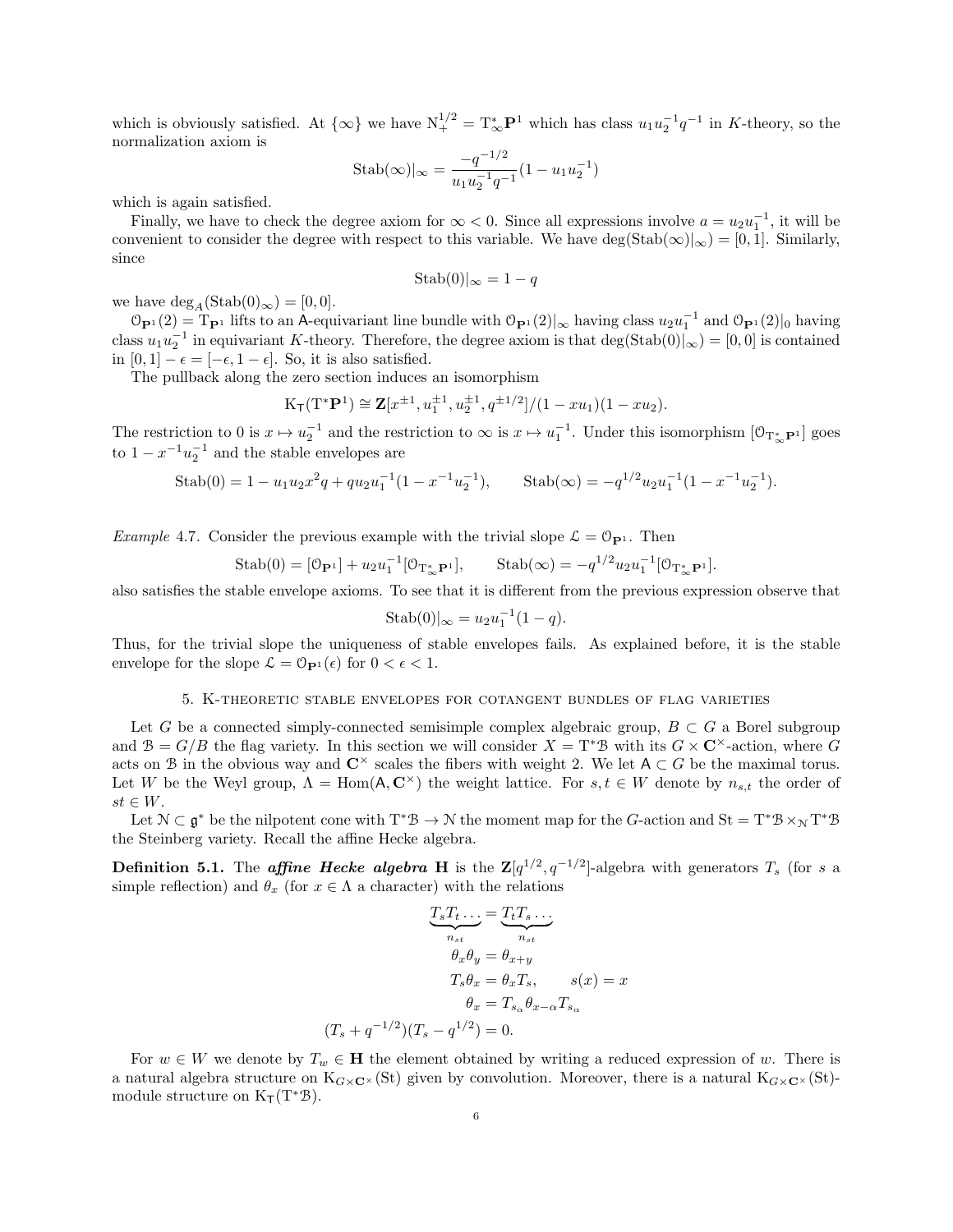Theorem 5.2 (Kazhdan–Lusztig, Ginzburg). There is an isomorphism of algebras

$$
K_{G\times \mathbf{C}^{\times}}(St)\cong \mathbf{H}.
$$

The equivariant roots in this case coincide with the usual roots for  $G$ . So, as the chamber  $\mathfrak C$  we may take the chamber of positive roots with respect to the Borel B. We may identify the fixed points with

 $X^{\mathsf{A}} \cong W$ .

where  $w = e \in W$  corresponds to  $B \in \mathcal{B}$ . Consider the polarization from example [2.3.](#page-1-0) We may identify

 $Pic(X) \cong \Lambda$ .

We define the negative fundamental alcove of  $\Lambda \otimes_{\mathbf{Z}} \mathbf{R}$  to consist of weights  $\lambda$  such that

$$
-1 < (\lambda, \alpha^{\vee}) < 0
$$

for all positive roots  $\alpha$ . From now on the slope  $\mathcal{L} \in \Lambda \otimes_{\mathbf{Z}} \mathbf{R}$  is an arbitrary element of the negative fundamental alcove. The stable envelopes will define K-theoretic classes

$$
Stab(w) \in K_{\mathsf{T}}(\mathrm{T}^*\mathcal{B}).
$$

The following is shown in [\[SZZ20\]](#page-9-7).

### Theorem 5.3.

- (1) Stab $(e) = [\mathcal{O}_{\mathrm{T}_e^*\mathcal{B}}].$
- (2) For any  $w \in W$  one has  $\text{Stab}(w) = T_{w^{-1}}(\text{Stab}(e)).$

*Remark* 5.4. In the case when  $\mathfrak{C}$  is the *negative* Weyl chamber one has

Stab
$$
(w_0) = (-q^{1/2})^{\dim(G/B)} e^{2\rho} [\mathcal{O}_{\mathbb{T}_{w_0}^* \mathcal{B}}].
$$

This coincides with the calculation of Stab( $\infty$ ) in example [4.6](#page-4-0) for  $G = SL_2$ .

6. Deformation quantization in positive characteristic and stable envelopes

In this section we assume that  $X$  is a conical A-equivariant symplectic resolution. In particular, it implies that  $H^{i}(X, \mathcal{O}) = 0$  for  $i > 0$ . In this case

$$
\operatorname{Pic}(X)\otimes_{\mathbf{Z}}\mathbf{C}\cong \mathrm{H}^2(X;\mathbf{C})
$$

by taking the first Chern class.

According to [\[BK04\]](#page-8-1) filtered deformation quantizations of X are parametrized by  $\lambda \in H^2(X; \mathbb{C})$  which can be made A-equivariant. It is also expected that one can quantize the Lagrangian correspondence  $X \leftarrow$  Attr  $\rightarrow$  $X^{\mathsf{A}}$  to define a parabolic induction functor from deformation quanzation modules on  $X^{\mathsf{A}}$  to deformation quantization modules on  $X$ . It is expected (the ongoing work of Bezrukavnikov and Okounkov) that it is related to K-theoretic stable envelopes and their categorifications via reductions mod p which we will briefly recall.

If X is a symplectic variety over a field of positive characteristic, its deformation quantization  $A_{\lambda}$  often has a large center, so that A localizes to a sheaf of Azumaya algebras  $A_\lambda$  over the Frobenius twist  $X^{(1)}$  of X. In certain cases  $A_{\lambda}$  might be canonically split, i.e. it is isomorphic to the endomorphism algebra of a vector bundle on  $X^{(1)}$ . In this case we get an equivalence

$$
\mathrm{D}^{\mathrm{b}}_\mathsf{T}(A_\lambda-\mathrm{mod})\cong\mathrm{D}^\mathrm{b}\mathrm{Coh}_\mathsf{T}(X^{(1)})
$$

of the corresponding derived categories. This is expected to happen for quantization parameters

$$
\mathcal{L} \in \frac{1}{p} \mathrm{Pic}(X) \subset \mathrm{Pic}(X) \otimes_{\mathbf{Z}} \mathbf{Q}
$$

which lie away from the same affine hyperplanes that appear in the definition of K-theoretic stable envelopes. We refer to [\[Los17\]](#page-9-8) for some results in this direction.

So, the parabolic induction functor has a "classical shadow" given by a functor

$$
D^{\mathrm{b}}\mathrm{Coh}_{\mathsf{T}}(X^{\mathsf{A}}) \longrightarrow D^{\mathrm{b}}\mathrm{Coh}_{\mathsf{T}}(X)
$$

which categorifies the K-theoretic stable envelope. In this section we describe how this works for  $X = T^*B$ , the cotangent bundle of the flag variety, following [\[SZZ21\]](#page-9-9).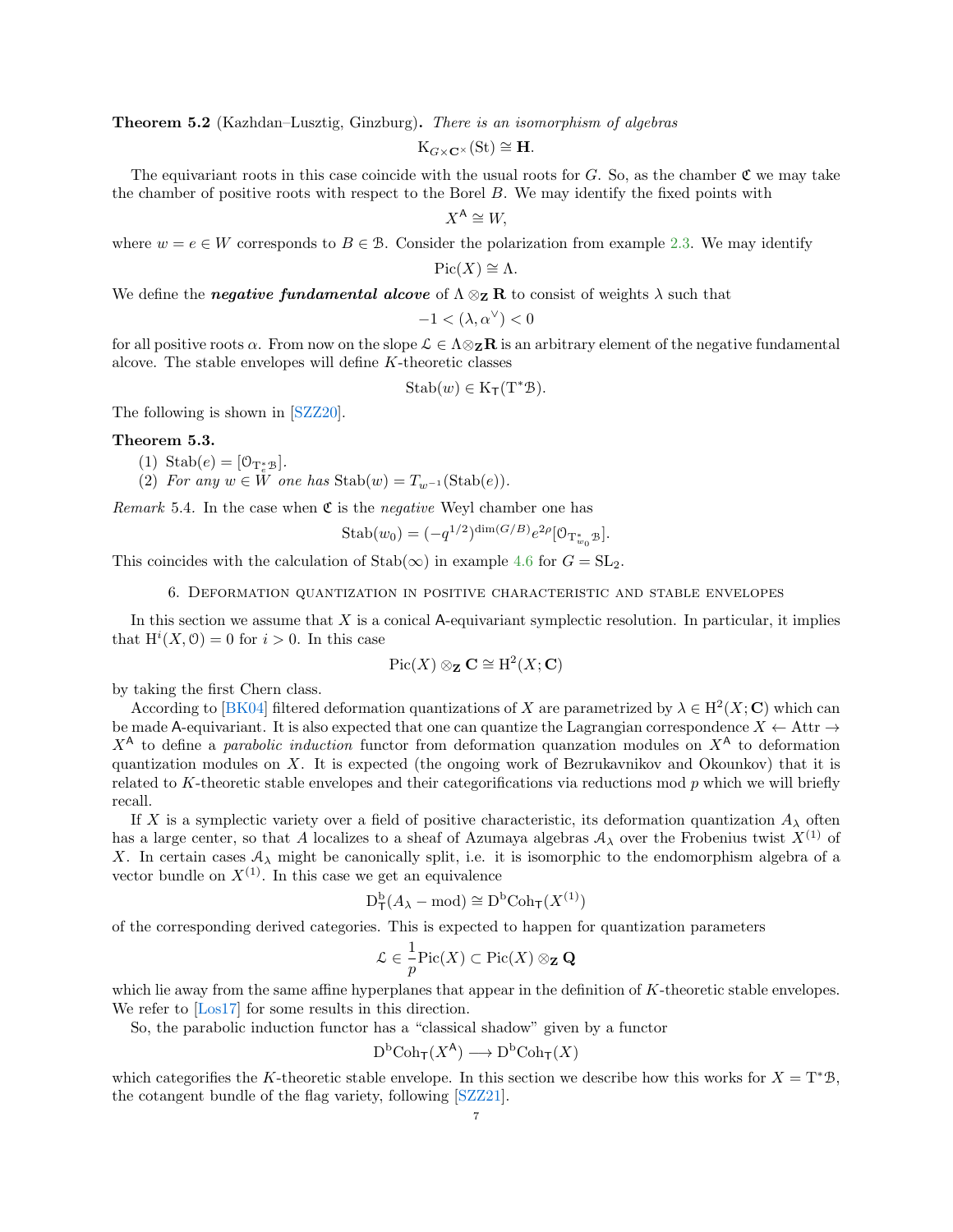Let  $\rho$  be the Weyl vector and consider the affine hyperplanes

$$
H^{p}_{\alpha^{\vee},n} = \{\lambda' \in \Lambda \otimes_{\mathbf{Z}} \mathbf{Q} \mid \langle \alpha^{\vee}, \lambda' + \rho \rangle = np\}.
$$

Consider the fundamental alcove containing  $(\epsilon - 1)\rho$  for a small positive  $\epsilon$ . We say  $\lambda' \in \Lambda \otimes_{\mathbf{Z}} \mathbf{Q}$  is regular if it does not lie on the affine hyperplanes.

Remark 6.1. Let

$$
\lambda = -\frac{\lambda' + \rho}{p}.
$$

Then  $\lambda'$  is regular in the above sense if, and only if, the slope  $\lambda \in \Lambda \otimes_{\mathbf{Z}} \mathbf{Q}$  is generic as in the definition of K-theoretic stable envelopes. Moreover,  $\lambda'$  lies in the fundamental alcove if, and only if,  $\lambda$  lies in the negative fundamental alcove, i.e.

$$
-1 < \langle \alpha^\vee, \lambda \rangle < 0
$$

for every positive root  $\alpha$ .

For a regular integral  $\lambda'$  the papers [\[BMR06;](#page-8-2) [BMR08\]](#page-9-10) have established a localization result identifying a certain derived category of g-representations over an algebraically closed field  $k$  of positive characteristic  $p$ and  $D^b \text{Coh}_{\mathsf{T}_k}(\mathrm{T}^*\mathcal{B}^{(1)})$ . We denote this equivalence by  $\gamma^{\lambda'}$ .

Now consider the Verma module  $Z(w(\lambda' + \rho) + \rho)$  with the corresponding highest weight over g. In particular,

$$
\gamma^{\lambda'} Z(w(\lambda'+\rho)+\rho) \in \mathrm{D}^{\mathrm{b}} \mathrm{Coh}_{\mathsf{T}_k}(\mathrm{T}^*\mathcal{B}^{(1)}).
$$

Let  $\mathcal{B}_{\mathbf{Z}}$  be the **Z**-form of the flag variety. The following is [\[SZZ21,](#page-9-9) Theorem 1.2].

**Theorem 6.2.** Suppose p is greater than the Coxeter number of  $G$ ,  $\lambda' \in \Lambda \otimes_{\mathbf{Z}} \mathbf{Q}$  is regular and integral and let

$$
\lambda = -\frac{\lambda' + \rho}{p}.
$$

There are objects  $\text{Stab}^{\lambda}_{\mathbf{Z}}(w) \in D^{\text{b}}\text{Coh}_{\mathsf{T}_{\mathbf{Z}}}(\mathrm{T}^*\mathcal{B}_{\mathbf{Z}})$  with the following properties:

• We have an equality

$$
[\operatorname{Stab}^{\lambda}_{\mathbf{Z}}(w) \otimes_{\mathbf{Z}} \mathbf{C}] = e^{-\rho} \operatorname{Stab}(w) \in \mathrm{K}_{\mathsf{T}}(\mathrm{T}^*\mathfrak{B}),
$$

where we use  $\lambda$  as the slope in the definition of K-theoretic stable envelopes.

• We have an isomorphism

$$
\mathrm{Stab}^\lambda_{\mathbf{Z}}(w)\otimes_{\mathbf{Z}}k\cong \mathcal{L}_{-\rho}\otimes \gamma^{\lambda'}Z(w(\lambda'+\rho)+\rho)\in \mathrm{D}^\mathrm{b}\mathrm{Coh}_{\mathsf{T}_k}(\mathrm{T}^*\mathfrak{B}^{(1)}),
$$

where k is an algebraically closed field of characteristic p and  $\mathcal{L}_{-\rho}$  is the corresponding  $G \times \mathbf{G}_{\text{m}}$ equivariant line bundle on T <sup>∗</sup>B.

Quantizing T<sup>∗</sup>B in positive characteristic we get the representation category of g by the Beilinson– Bernstein localization and the corresponding parabolic induction functor quantizing

$$
W \longleftarrow \text{Attr} \longrightarrow \text{T}^*\text{B}
$$

sends  $w$  to the corresponding Verma module. The above theorem asserts a compatibility between quantization in positive characteristic and stable envelopes.

# 7. Stable envelopes for cotangent bundles

Consider the setting of example [2.3,](#page-1-0) so that Y is a smooth variety with an A-action and  $X = T^*Y$  with a  $\mathsf{T} = \mathsf{A} \times \mathbb{C}^\times$ -action. We fix a chamber  $\mathfrak{C}$ . Let  $\mathrm{Attr}^X$  be the attracting variety in X and  $\mathrm{Attr}^Y$  the attracting variety in  $Y$ . In this case the Lagrangian correspondence

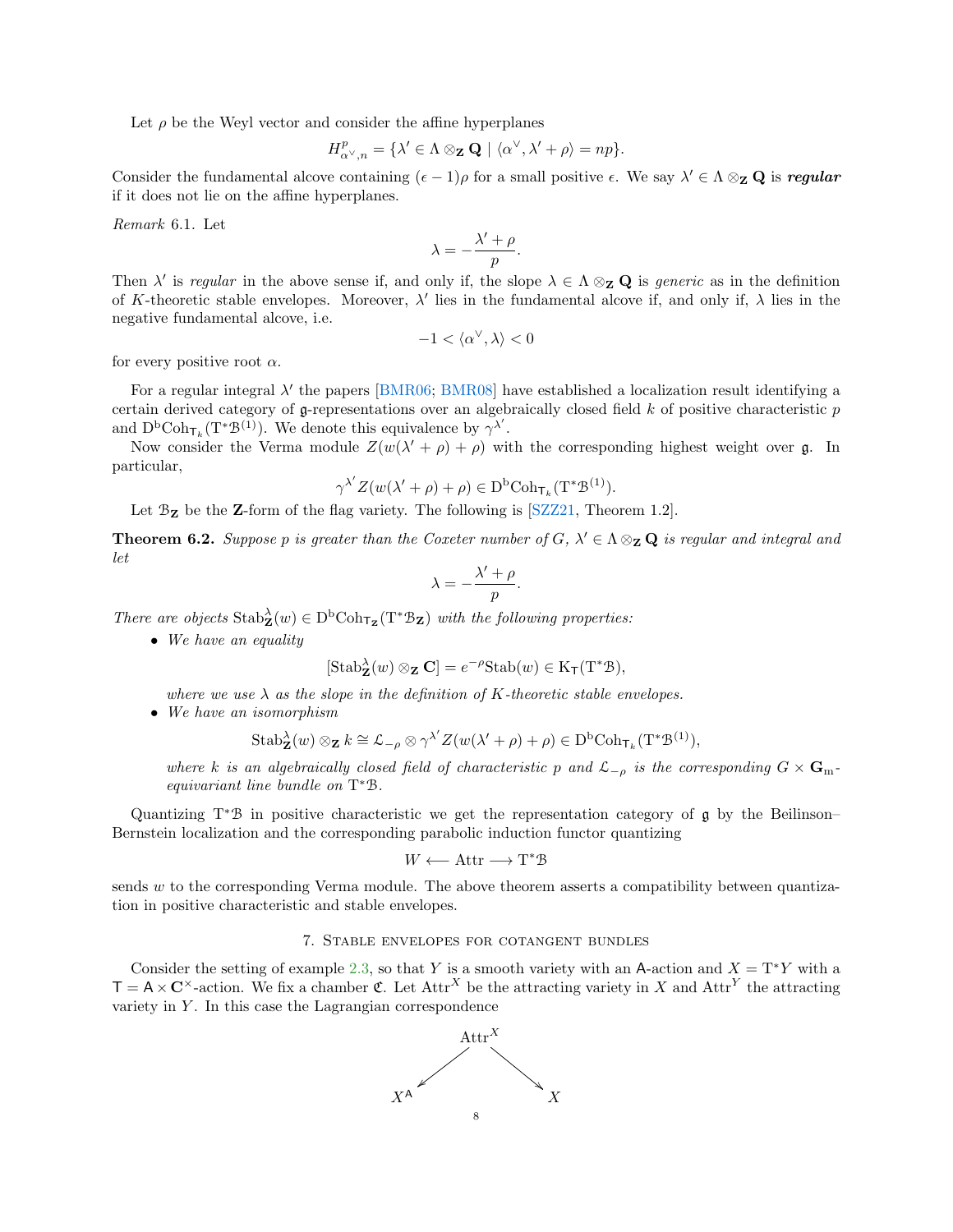becomes



which is the conormal bundle of the correspondence



Let MHM(Y) be the category of A-equuiariant mixed Hodge modules on Y and  $D^bMHM_A(Y)$  the corresponding equivariant derived category which admits a six-functor formalism [\[Ach13\]](#page-8-3). For us it is important to know that a mixed Hodge module has an underlying filtered D-module. In particular, there is a functor

gr 
$$
\circ
$$
 DR:  $D^bMHM_A(Y) \longrightarrow D^bCoh_T(Y)$ 

passing to the associated graded of the filtration on the de Rham complex.

We will be interested in the functor

$$
\eta_! p^* \colon \mathbf{D}^{\mathrm{b}} \mathbf{M} \mathbf{H} \mathbf{M}_{\mathsf{A}} (Y^{\mathsf{A}}) \longrightarrow \mathbf{D}^{\mathrm{b}} \mathbf{M} \mathbf{H} \mathbf{M}_{\mathsf{A}} (Y).
$$

For  $\mathcal{L} \in \text{Pic}(X) \otimes_{\mathbf{Z}} \mathbf{Q}$  we may also consider the category of twisted mixed Hodge modules which we denote by  $\text{MHM}^{\mathcal{L}}(Y)$ .

Theorem 7.1. There is a commutative diagram



Here the vertical isomorphisms on K-theory are induced by pullbacks under the projections  $\pi \colon T^*Y \to Y$ and  $\pi: T^*Y^A \to Y^A$  and the K-theoretic stable envelope at the bottom involves L as the slope parameter.

Remark 7.2. The above theorem is a combination of the following results:

- (1) For a subvariety  $i: U \hookrightarrow Y$  the class in K-theory of the mixed Hodge module  $i_!\mathbf{Q}_U$  is the equivariant motivic Chern class. Motivic Chern classes (along with the relationship to mixed Hodge modules) were introduced in [\[BSY10\]](#page-9-11); their equivariant version was introduced in [\[FRW21\]](#page-9-12) and their relationship to equivariant mixed Hodge modules was explained in [\[DM20\]](#page-9-13).
- (2) The K-theoretic stable envelope for the cotangent bundle coincides with the equivariant motivic Chern class of the corresponding attracting set [\[FRW21\]](#page-9-12).

### **REFERENCES**

- <span id="page-8-3"></span>[Ach13] P. Achar. "Equivariant mixed Hodge modules". Lecture notes from the Clay Mathematics Institute workshop on Mixed Hodge Modules and Applications. 2013. url: <https://www.math.lsu.edu/~pramod/docs/emhm.pdf>.
- <span id="page-8-0"></span>[AO21] M. Aganagic and A. Okounkov. "Elliptic stable envelopes". J. Amer. Math. Soc. 34.1 (2021), pp. 79–133. arXiv: [1604.00423 \[math.AG\]](https://arxiv.org/abs/1604.00423).
- <span id="page-8-1"></span>[BK04] R. Bezrukavnikov and D. Kaledin. "Fedosov quantization in algebraic context". Mosc. Math. J. 4.3 (2004), pp. 559– 592, 782. arXiv: [math/0309290](https://arxiv.org/abs/math/0309290).
- <span id="page-8-2"></span>[BMR06] R. Bezrukavnikov, I. Mirković, and D. Rumynin. "Singular localization and intertwining functors for reductive Lie algebras in prime characteristic". Nagoya Math. J. 184 (2006), pp. 1–55. arXiv: [math/0602075](https://arxiv.org/abs/math/0602075).